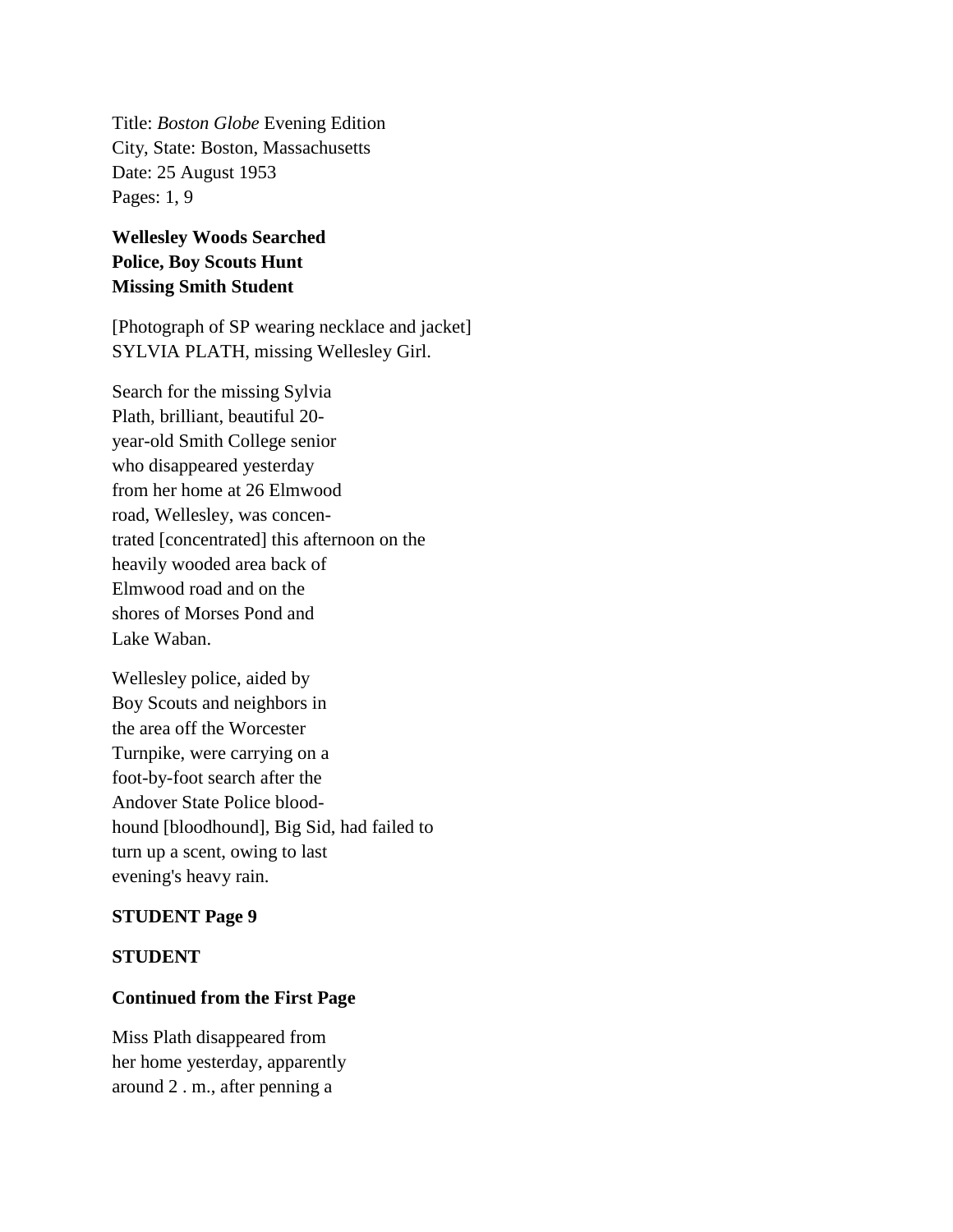note to her mother saying she was "taking a long hike" and would "be back tomorrow."

The mother, Mrs. Aurelia S. Plath, said that her daughter was close to a nervous collapse due to extremely intensive activities [activities].

Not only was she maintaining [maintaining] one of the highest scholastic standings at Smith, but also was at work on poetry for submission [submission] to nationally known publications. Her work already has appeared in Harpers, Mademoiselle [Mademoiselle] and other magazines and she was the subject of a college feature story in the current [current] Mademoiselle.

Mrs. Plath said her daughter was close to a nervous collapse as a result of extremely intensive [intensive] activities. Not only was she maintaining one of the highest scholastic standings at Smith, but also was at work on poetry for submission to nationally known publications

Her work already has appeared [appeared] in Harper's, Mademoiselle [Mademoiselle] and other magazines and she was the subject of a college [college] feature story in the current Mademoiselle.

Mrs. Plath became concerned over her daughter's absence at supper-time when Sylvia failed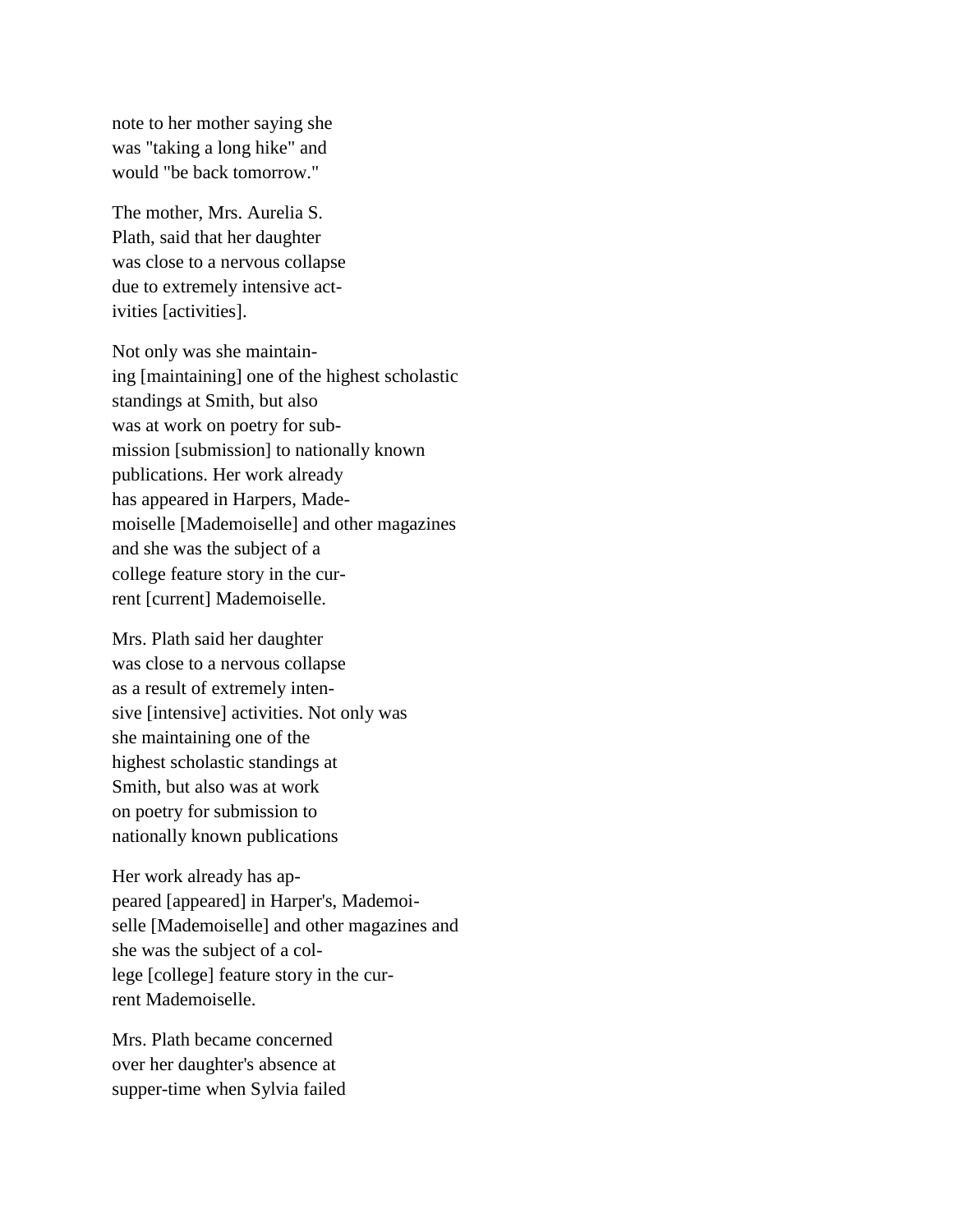to return. She said her daughter [daughter] was unfailingly dependable about telephoning her whereabouts [whereabouts]. Sylvia was told by her doctor to devote less time to acedemic activities in the interest [interest] of her health, her mother [mother] said.

A full-scholarship student at Smith, Sylvia is widely known on the campus and among alumnae for her brilliance, creative [creative] talent and initiative. She topped the college's list of junior students last year.

"It sounds peculiar," Mrs. Plath said, "but she has set standards for herself that are almost unattainable. She's made almost a minor obsession of fulfilling what she believes to be her responsibility to her sponsors, and I am gravely concerned for her.

### **Search Favorite Boston Places**

A family friend, Col Rex Gary, formerly associated with United States Army Intelligence, assisted Mrs. Plath and her son, Warren, 18, in the search for the girl.

Mrs. Plath said her daughter was fond of taking long hikes along the Charles River, or wandering through Boston Common and the Public Garden, and Boston and Cambridge police sent search parties [parties] to these areas.